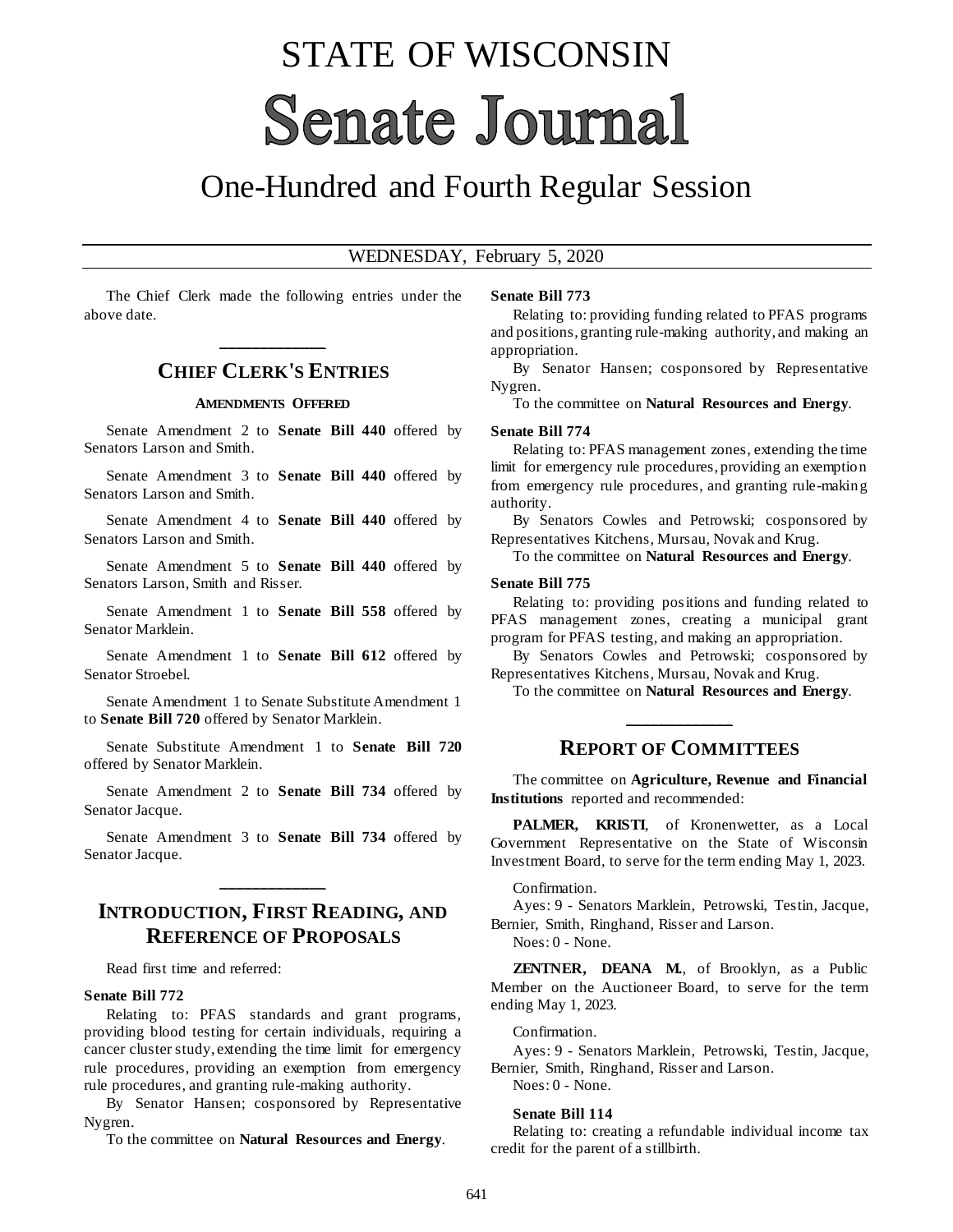#### Passage.

Ayes: 9 - Senators Marklein, Petrowski, Testin, Jacque, Bernier, Smith, Ringhand, Risser and Larson.

Noes: 0 - None.

#### **Senate Bill 116**

Relating to: reducing the eligibility threshold to claim the veterans and surviving spouses property tax credit.

#### Passage.

Ayes: 9 - Senators Marklein, Petrowski, Testin, Jacque, Bernier, Smith, Ringhand, Risser and Larson.

Noes: 0 - None.

#### **Senate Bill 684**

Relating to: reciprocity for bulk milk weighing and sampling licenses.

#### Passage.

Ayes: 9 - Senators Marklein, Petrowski, Testin, Jacque, Bernier, Smith, Ringhand, Risser and Larson.

Noes: 0 - None.

#### **Senate Bill 685**

Relating to: using milk producer affidavits to substantiate claims that a dairy product is free of synthetic bovine growth hormone.

Passage.

Ayes: 9 - Senators Marklein, Petrowski, Testin, Jacque, Bernier, Smith, Ringhand, Risser and Larson.

Noes: 0 - None.

#### **Senate Bill 706**

Relating to: modifications to the tax treatment of taxoption corporations that elect to pay tax at the entity level.

#### Passage.

Ayes: 6 - Senators Marklein, Petrowski, Testin, Jacque, Bernier and Ringhand.

Noes: 3 - Senators Smith, Risser and Larson.

#### **Senate Bill 726**

Relating to: leasing tax exempt property of a church or religious organization to an educational association.

Passage.

Ayes: 5 - Senators Marklein, Petrowski, Testin, Jacque and Bernier.

Noes: 4 - Senators Smith, Ringhand, Risser and Larson.

*HOWARD MARKLEIN*

Chairperson

The committee on **Transportation, Veterans and Military Affairs** reported and recommended:

**\_\_\_\_\_\_\_\_\_\_\_\_\_**

#### **Senate Bill 102**

Relating to: local regulation of honorary firearm discharges.

#### Passage.

Ayes: 5 - Senators Petrowski, Marklein, Cowles, Carpenter and Hansen.

Noes: 0 - None.

#### **Senate Bill 523**

Relating to: commercial driver license waiver for certain operation of commercial motor vehicles by farmers.

#### Passage.

Ayes: 5 - Senators Petrowski, Marklein, Cowles, Carpenter and Hansen.

Noes: 0 - None.

#### **Senate Bill 573**

Relating to: repair and replacement of implements of husbandry under warranty.

Senate Amendment 2 adoption.

Ayes: 4 - Senators Petrowski, Cowles, Carpenter and Hansen.

Noes: 1 - Senator Marklein.

Senate Amendment 3 adoption.

Ayes: 4 - Senators Petrowski, Cowles, Carpenter and Hansen.

Noes: 1 - Senator Marklein.

Passage as amended.

Ayes: 4 - Senators Petrowski, Cowles, Carpenter and Hansen.

Noes: 1 - Senator Marklein.

*JERRY PETROWSKI* Chairperson

### **PETITIONS AND COMMUNICATIONS**

**\_\_\_\_\_\_\_\_\_\_\_\_\_**

Pursuant to Senate Rule 17 (5), Representative Plumer added as a cosponsor of **Senate Bill 501**.

Pursuant to Senate Rule 17 (5), Representative Petryk added as a cosponsor of **Senate Bill 502**.

Pursuant to Senate Rule 17 (5), Representative Snyder added as a cosponsor of **Senate Bill 515**.

Pursuant to Senate Rule 17 (5), Representative Born added as a cosponsor of **Senate Bill 612**.

## **\_\_\_\_\_\_\_\_\_\_\_\_\_ LEGISLATIVE REFERENCE BUREAU CO RRECTIO NS**

**CO RRECTIO NS IN:**

#### **SENATE AMENDMENT 2, TO 2019 SENATE BILL 440**

Prepared by the Legislative Reference Bureau (February 5, 2020)

**1.** Page 1, line 9: delete "25" and substitute "25 percent". **\_\_\_\_\_\_\_\_\_\_\_\_\_**

#### **State of Wisconsin Office of the Senate President**

February 5, 2020

The Honorable, the Senate:

Pursuant to Senate Rule 46 (2)(c), I am writing to inform you that I have directed the following proposal to be